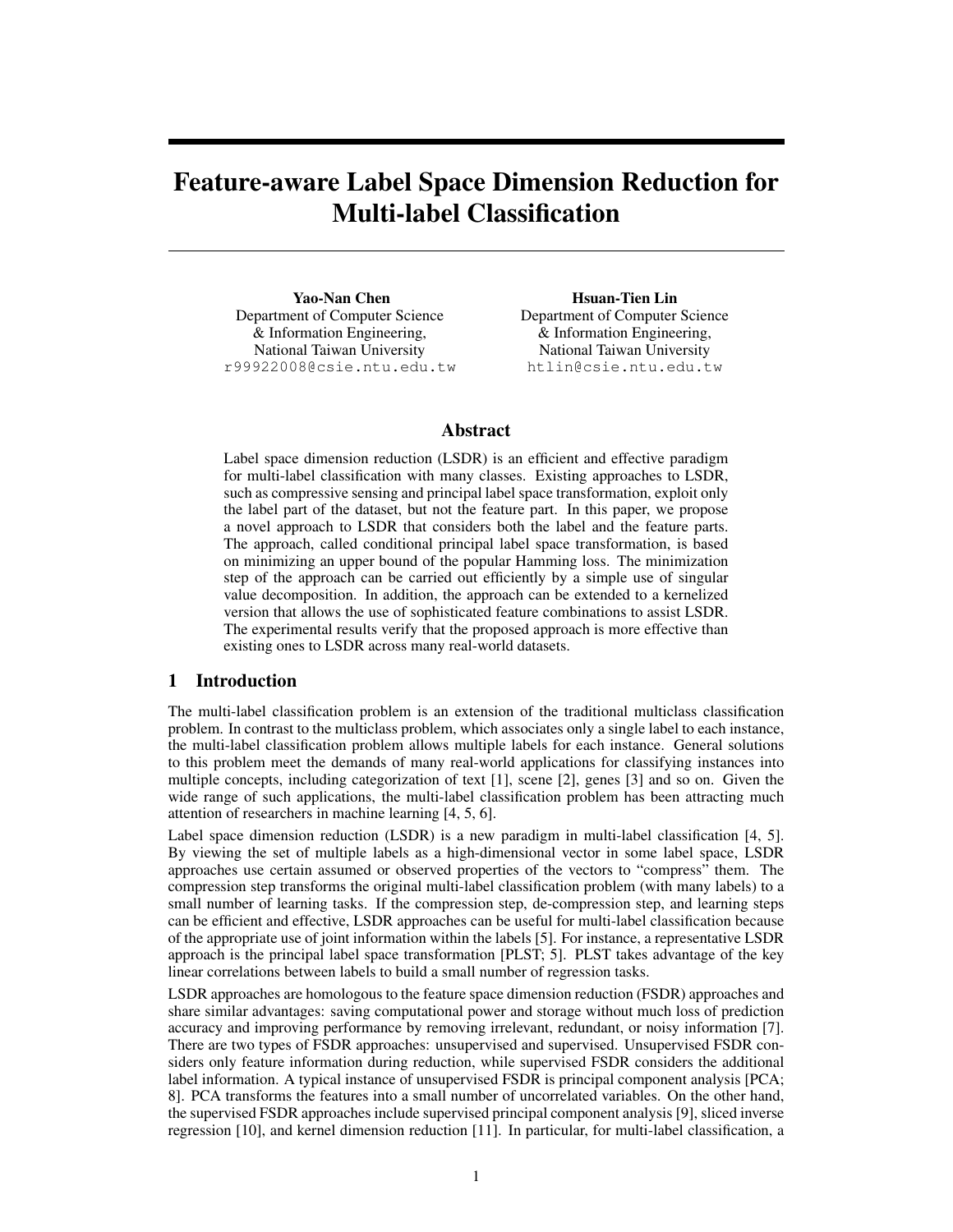leading supervised FSDR approach is canonical correlation analysis [CCA; 6, 12] which is based on linear projections in both the feature space and the label space. In general, well-tuned supervised FSDR approaches can perform better than unsupervised ones because of the additional label information.

PLST can be viewed as the counterpart of PCA in the label space [5] and is feature-unaware. That is, it considers only the label information during reduction. Motivated by the superiority of supervised FSDR over unsupervised approaches, we are interested in studying feature-aware LSDR: LSDR that considers feature information.

In this paper, we propose a novel feature-aware LSDR approach, conditional principal label space transformation (CPLST). CPLST combines the concepts of PLST (LSDR) and CCA (supervised FSDR) and can improve PLST through the addition of feature information. We derive CPLST by minimizing an upper bound of the popular Hamming loss and show that CPLST can be accomplished by a simple use of singular value decomposition. Moreover, CPLST can be flexibly extended by the kernel trick with suitable regularization, thereby allowing the use of sophisticated feature information to assist LSDR. The experimental results on real-world datasets confirm that CPLST can reduce the number of learning tasks without loss of prediction performance. In particular, CPLST is usually better than PLST and other related LSDR approaches.

The rest of this paper is organized as follows. In Section 2, we define the multi-label classification problem and review related works. Then, in Section 3, we derive the proposed CPLST approach. Finally, we present the experimental results in Section 4 and conclude our study in Section 5.

## 2 Label Space Dimension Reduction

The multi-label classification problem aims at finding a classifier from the input vector x to a label set Y, where  $\mathbf{x} \in \mathbb{R}^d$ ,  $\mathcal{Y} \subseteq \{1, 2, ..., K\}$  and K is the number of classes. The label set Y is often conveniently represented as a label vector,  $y \in \{0,1\}^K$ , where  $y[k] = 1$  if and only if  $k \in \mathcal{Y}$ . Given a dataset  $\mathcal{D} = \{(\mathbf{x}_n, \mathbf{y}_n)\}_{n=1}^N$ , which contains  $N$  training examples  $(\mathbf{x}_n, \mathbf{y}_n)$ , the multi-label classification algorithm uses D to find a classifier h:  $\mathcal{X} \to 2^{\{1,2,\cdots,K\}}$  anticipating that h predicts y well on any future (unseen) test example  $(x, y)$ .

There are many existing algorithms for solving multi-label classification problems. The simplest and most intuitive one is binary relevance [BR; 13]. BR decomposes the original dataset  $D$  into K binary classification datasets,  $\mathcal{D}_k = \{(\mathbf{x}_n, \mathbf{y}_n[k])\}_{n=1}^N$ , and learns  $K$  independent binary classifiers, each of which is learned from  $\mathcal{D}_k$  and is responsible for predicting whether the label set  $\mathcal Y$  includes label k. When  $K$  is small, BR is an efficient and effective baseline algorithm for multi-label classification. However, when  $K$  is large, the algorithm can be costly in training, prediction, and storage.

Facing the above challenges, LSDR (Label Space Dimension Reduction) offers a potential solution to these issues by compressing the K-dimensional label space before learning. LSDR transforms  $D$ into M datasets, where  $\mathcal{D}_m = \{(\mathbf{x}_n, \mathbf{t}_n[m])\}_{n=1}^N$ ,  $m = 1, 2, ..., M$ , and  $M \ll K$  such that the multi-label classification problem can be tackled efficiently without significant loss of prediction performance. In particular, LSDR involves solving, predicting with, and storing the models for only  $M$ , instead of  $K$ , learning tasks.

For instance, compressive sensing [CS; 4], a precursor of LSDR, is based on the assumption that the label set vector y is sparse (i.e., contains few ones) to "compressed" y to a shorter code vector t by projecting y on M random directions  $\mathbf{v}_1, \dots, \mathbf{v}_M$ , where  $M \ll K$  can be determined according to the assumed sparsity level. CS transforms the original multi-label classification problem into M regression tasks with  $\mathcal{D}_m = \{(\mathbf{x}_n, \mathbf{t}_n[m])\}_{n=1}^N$ , where  $\mathbf{t}_n[m] = \mathbf{v}_m^T \mathbf{y}_n$ . After obtaining a multioutput regressor  $r(x)$  for predicting the code vector t, CS decodes  $r(x)$  to the optimal label set vector by solving an optimization problem for each input instance x under the sparsity assumption, which can be time-consuming.

### 2.1 Principal Label Space Transformation

Principal label space transformation [PLST; 5] is another approach to LSDR. PLST first shifts each label set vector y to  $z = y - \bar{y}$ , where  $\bar{y} = \frac{1}{N} \sum_{n=1}^{N} y_n$  is the estimated mean of the label set vectors. Then, PLST takes a matrix V that linearly maps z to the code vector t by  $t = Vz$ . Unlike CS, however, PLST takes principal directions  $v_m$  (to be introduced next) rather than the random ones, and does not need to solve an optimization problem during decoding.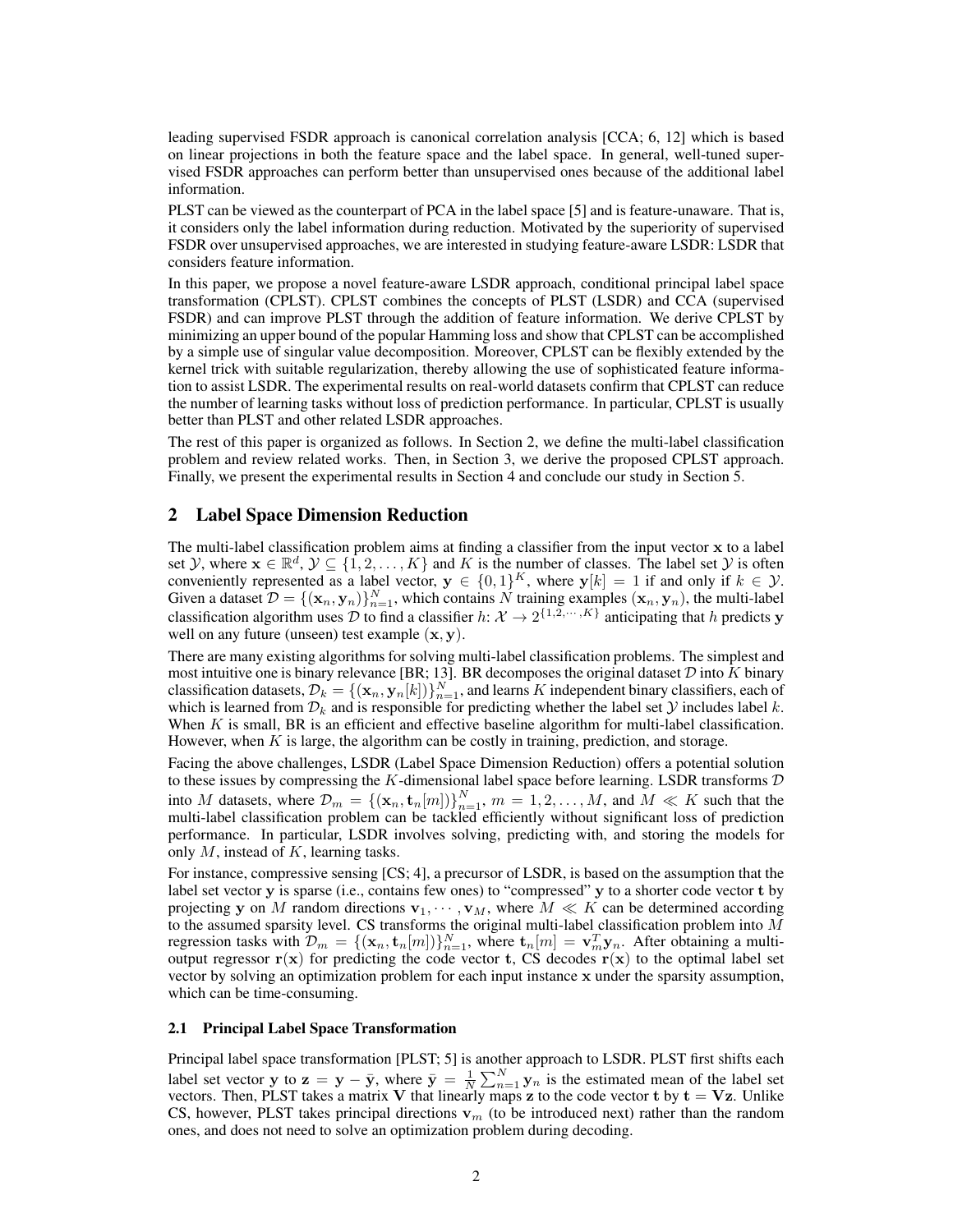In particular, PLST considers only a matrix V with orthogonal rows, and decodes  $r(x)$  to the predicted labels by  $h(x) = \text{round}(V^T r(x) + \bar{y})$ , which is called round-based decoding. Tai and Lin [5] prove that when using round-based decoding and a linear transformation  $V$  that contains orthogonal rows, the common Hamming loss for evaluating multi-label classifiers [14] is bounded by

Training Hamming Loss 
$$
\leq c \left( \left\| \mathbf{r}(\mathbf{X}) - \mathbf{Z} \mathbf{V}^T \right\|_F^2 + \left\| \mathbf{Z} - \mathbf{Z} \mathbf{V}^T \mathbf{V} \right\|_F^2 \right),
$$
 (1)

where  $\mathbf{r}(\mathbf{X})$  contains  $\mathbf{r}(\mathbf{x}_n)^T$  as rows, Z contains  $\mathbf{z}_n^T$  as rows and c is a constant that depends on K and N. The matrix  $\mathbf{ZV}^T$  then contains the code vector  $\mathbf{t}_n^T$  as rows.

The bound can be divided into two parts. The first part is  $\|\mathbf{r}(\mathbf{X}) - \mathbf{Z}\mathbf{V}^T\|_F^2$ , which represents the prediction error from the regressor  $r(x_n)$  to the desired code vectors  $t_n$ . The second part is  $||Z - ZV^T V||_F^2$ , which stands for the encoding error for projecting  $z_n$  into the closest vector in  $span{\mathbf{v}_1,\cdots,\mathbf{v}_M}$ , which is  $\mathbf{V}^T t_n$ .

PLST is derived by minimizing the encoding error [5] and finds the optimal  $M$  by  $K$  matrix  $V$ by applying the singular value decomposition on Z and take the M right-singular vectors  $v_m$  that correspond to the  $M$  largest singular values. The  $M$  right-singular vectors are called the principal directions for representing  $z_n$ .

PLST can be viewed as a linear case of the kernel dependency estimation (KDE) algorithm [15]. Nevertheless, the general nonlinear KDE must solve a computationally expensive pre-image problem for each test input x during the prediction phase. The linearity of PLST avoids the pre-image problem and enjoys efficient round-based decoding. In this paper, we will focus on the linear case in order to design efficient algorithms for LSDR during both the training and prediction phases.

#### 2.2 Canonical Correlation Analysis

A related technique that we will consider in this paper is canonical correlation analysis [CCA; 6], a well-known statistical technique for analyzing the linear relationship between two multidimensional variables. Traditionally, CCA is regarded as a FSDR approach in multi-label classification [12]. In this subsection, we discuss whether CCA can also be viewed as an LSDR approach. Formally, given an N by d matrix **X** with the n-th row being  $x_n^T$  (assumed to be zero mean) as well as an N by K matrix **Z** with the *n*-th row being  $z_n^T$  (assumed to be zero mean), CCA aims at finding two lists of basis vectors,  $(\mathbf{w}_x^{(1)}, \mathbf{w}_x^{(2)}, \cdots)$  and  $(\mathbf{w}_z^{(1)}, \mathbf{w}_z^{(2)}, \cdots)$ , such that the correlation coefficient between the canonical variables  $c_x^{(i)} = Xw_x^{(i)}$  and  $c_z^{(i)} = Zw_z^{(i)}$  is maximized, under the constraint that  $c_x^{(i)}$  is uncorrelated to all other  $c_x^{(j)}$  and  $c_z^{(j)}$  for  $1 \le j < i$ . Kettenring [16] showed that CCA is equivalent to simultaneously solving the following constrained optimization problem:

$$
\min_{\mathbf{W}_x, \mathbf{W}_z} \quad \left\| \mathbf{X} \mathbf{W}_x^T - \mathbf{Z} \mathbf{W}_z^T \right\|_F^2 \qquad \text{subject to} \quad \mathbf{W}_x \mathbf{X}^T \mathbf{X} \mathbf{W}_x^T = \mathbf{W}_z \mathbf{Z}^T \mathbf{Z} \mathbf{W}_z^T = \mathbf{I}, \tag{2}
$$

where  $W_x$  is the matrix with the *i*-th row  $(w_x^{(i)})^T$ , and  $W_z$  is the matrix with the *i*-th row  $(w_z^{(i)})^T$ . When CCA is considered in the context of multi-label classification, X is the matrix that contains the mean-shifted  $x_n^T$  as rows and **Z** is the shifted label matrix that contains the mean-shifted  $y_n^T$  as rows. Traditionally, CCA is used as a supervised FSDR approach that discards  $W_z$  and uses only  $W_x$  to project features onto a lower-dimension space before learning with binary relevance [12, 17].

On the other hand, due to the symmetry between  $X$  and  $Z$ , we can also view CCA as an approach to feature-aware LSDR. In particular, CCA is equivalent to first seeking projection directions  $W_z$  of Z, and then performing a multi-output linear regression from  $x_n$  to  $W_z z_n$ , under the constraints  $W_x X^T X W_x^T = I$ , to obtain  $W_x$ . However, it has not been seriously studied how to use CCA for LSDR because  $W_z$  does not contain orthogonal rows. That is, unlike PLST, round-based decoding cannot be used and it remains to be an ongoing research issue for designing a suitable decoding scheme with CCA [18].

## 3 Proposed Algorithm

Inspired by CCA, we first design a variant that involves an appropriate decoding step. As suggested in Section 2.2, CCA is equivalent to finding a projection that minimizes the squared prediction error under the constraints  $\mathbf{W}_{x} \mathbf{\hat{x}}^{T} \mathbf{X} \mathbf{W}_{x}^{T} = \mathbf{W}_{z} \mathbf{Z}^{T} \mathbf{Z} \mathbf{\hat{W}}_{z}^{T} = \mathbf{I}$ . If we drop the constraint on  $\mathbf{W}_{x}$  in order to further decrease the squared prediction error and change  $W_z Z^T Z W_z^T = I$  to  $W_z W_z^T = I$  in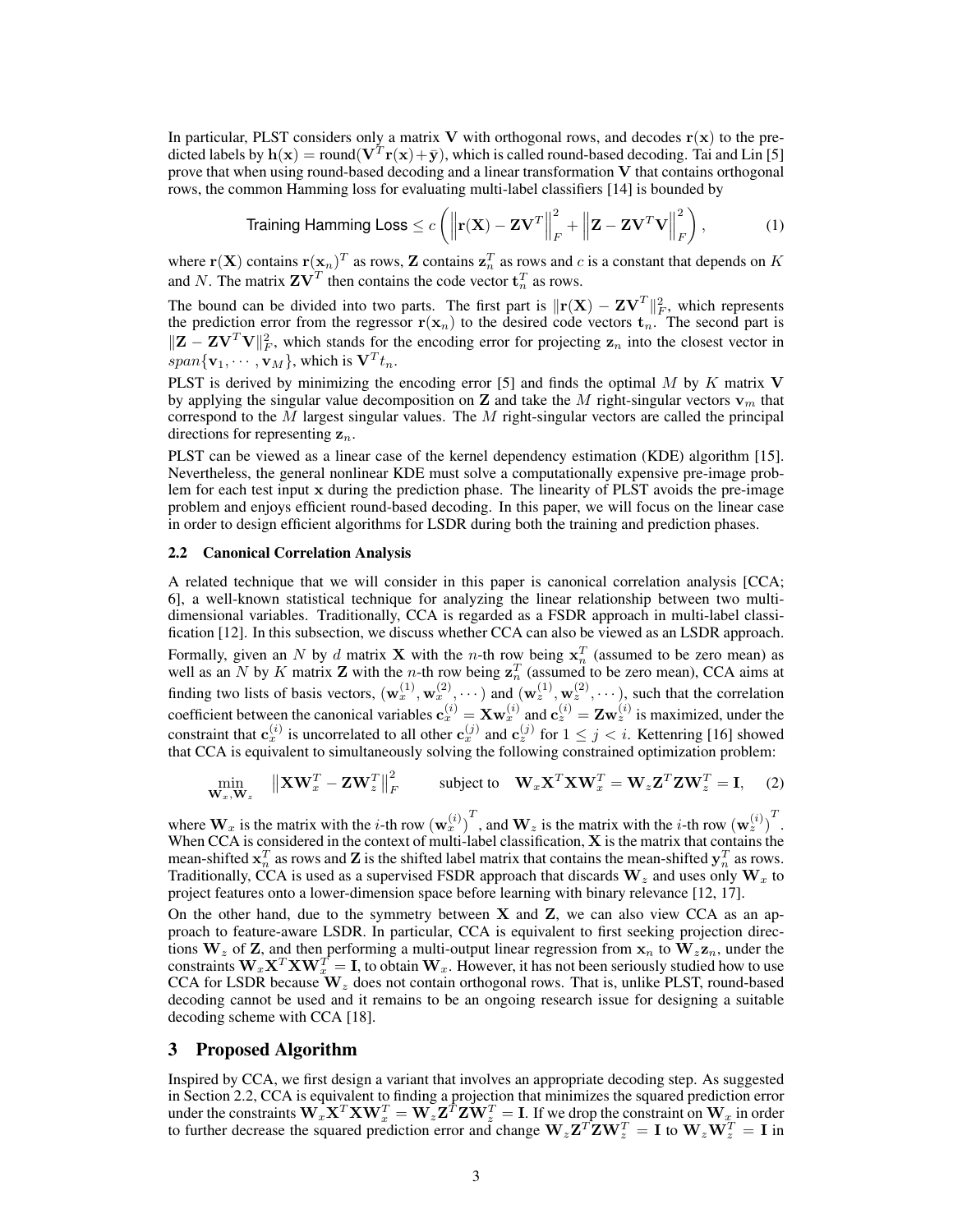order to enable round-based decoding, we obtain

$$
\min_{\mathbf{W}_x, \mathbf{W}_z} \quad \left\| \mathbf{X} \mathbf{W}_x^T - \mathbf{Z} \mathbf{W}_z^T \right\|_F^2 \qquad \text{subject to} \quad \mathbf{W}_z \mathbf{W}_z^T = \mathbf{I} \tag{3}
$$

Problem (3) preserves the original objective function of CCA and specifies that  $W_z$  must contain orthogonal rows for applying round-based decoding. We call this algorithm orthogonally constrained CCA (OCCA). Then, using the Hamming loss bound (1), when  $V = W_z$  and  $r(x) = XW_z^T$ , OCCA minimizes  $\Vert r(x) - ZW_z^T \Vert$  in (1) with the hope that the Hamming loss is also minimized. In other words, OCCA is employed for the orthogonal directions V that are "easy to learn" (of low prediction error) in terms of linear regression.

For every fixed  $W_z = V$  in (3), the optimization problem for  $W_x$  is simply a linear regression from **X** to  $\mathbf{ZV}^T$ . Then, the optimal  $\mathbf{W}_x$  can be computed by a closed-form solution  $\mathbf{W}_x^T = \mathbf{X}^\dagger \mathbf{Z} \mathbf{V}^T$ , where  $X^{\dagger}$  is the pseudo inverse of X. When the optimal  $W_x$  is inserted back into (3), the optimization problem becomes  $\min_{\mathbf{V}\mathbf{V}^T=\mathbf{I}} \quad \left\|\mathbf{X}\mathbf{X}^\dagger\mathbf{Z}\mathbf{V}^T-\mathbf{Z}\mathbf{V}^T\right\|$ 2  $\sum_F$  which is equivalent to

$$
\min_{\mathbf{V}\mathbf{V}^T=\mathbf{I}} \text{tr}\left(\mathbf{V}\mathbf{Z}^T\left(\mathbf{I}-\mathbf{H}\right)\mathbf{Z}\mathbf{V}^T\right). \tag{4}
$$

The matrix  $H = XX^{\dagger}$  is called the hat matrix for linear regression [19]. Similar to PLST, by Eckart-Young theorem [20], we can solve problem (4) by considering the eigenvectors that correspond to the largest eigenvalues of  $Z^T (H - I) Z$ .

#### 3.1 Conditional Principal Label Space Transformation

From the previous discussions, OCCA captures the input-output relation to minimize the prediction error in bound (1) with the "easy" directions. In contrast, PLST minimizes the encoding error in bound (1) with the "principal" directions. Now, we combine the benefits of the two algorithms, and minimize the two error terms simultaneously with the "conditional principal" directions. We begin by continuing our derivation of OCCA, which obtains  $r(x)$  by a linear regression from X to  $ZV^{T}$ . If we minimize both terms in (1) together with such a linear regression, the optimization problem becomes

$$
\begin{aligned}\n&\min_{\mathbf{W},\mathbf{V}\mathbf{V}^T=\mathbf{I}} c \left( \left\| \mathbf{X}\mathbf{W}^T - \mathbf{Z}\mathbf{V}^T \right\|_F^2 + \left\| \mathbf{Z} - \mathbf{Z}\mathbf{V}^T\mathbf{V} \right\|_F^2 \right) \\
&\Rightarrow \qquad \min_{\mathbf{V}\mathbf{V}^T=\mathbf{I}} tr \left( \mathbf{V}\mathbf{Z}^T (\mathbf{I} - \mathbf{H}) \mathbf{Z}\mathbf{V}^T - \mathbf{V}^T \mathbf{V}\mathbf{Z}^T \mathbf{Z} - \mathbf{Z}^T \mathbf{Z}\mathbf{V}^T \mathbf{V} + \mathbf{V}^T \mathbf{V}\mathbf{Z}^T \mathbf{Z}\mathbf{V}^T \mathbf{V} \right)\n\end{aligned} \tag{5}
$$
\n
$$
\Rightarrow \qquad \max_{\mathbf{V}\mathbf{V}^T=\mathbf{I}} tr \left( \mathbf{V}\mathbf{Z}^T \mathbf{H}\mathbf{Z}\mathbf{V}^T \right)\n\tag{6}
$$

Problem (6) is derived by a cyclic permutation to eliminate a pair of V and  $V<sup>T</sup>$  and combine the last three terms of (5). The problem can again be solved by taking the eigenvectors with the largest eigenvalues of  $Z<sup>T</sup> HZ$  as the rows of V. Such a matrix V minimizes the prediction error term and the encoding error term simultaneously. The resulting algorithm is called conditional principal label space transformation (CPLST), as shown in Algorithm 1.

Algorithm 1 Conditional Principal Label Space Transformation

- 1: Let  $\mathbf{Z} = [\mathbf{z}_1 \dots \mathbf{z}_N]^T$  with  $\mathbf{z}_n = \mathbf{y}_n \bar{\mathbf{y}}$ .
- 2: Preform SVD on  $\mathbf{Z}^T \mathbf{H} \mathbf{Z}$  to obtain  $\mathbf{Z}^T \mathbf{H} \mathbf{Z} = \mathbf{A} \Sigma \mathbf{B}$  with  $\sigma_1 \ge \sigma_2 \ge \cdots \ge \sigma_N$ . Let  $\mathbf{V}_M$ contain the top  $M$  rows of  $B$ .
- 3: Encode  $\{(\mathbf{x}_n, \mathbf{y}_n)\}_{n=1}^N$  to  $\{(\mathbf{x}_n, \mathbf{t}_n)\}_{n=1}^N$ , where  $\mathbf{t_n} = \mathbf{V}_M \mathbf{z}_n$ .
- 4: Learn a multi-dimension regressor  $\mathbf{r}(\mathbf{x})$  from  $\{(\mathbf{x}_n, \mathbf{t}_n)\}_{n=1}^N$ .

5: Predict the label-set of an instance  $\mathbf{x}$  by  $\mathbf{h}(\mathbf{x}) = \text{round}(\mathbf{V}_M^T \mathbf{r}(\mathbf{x}) + \bar{\mathbf{y}})$ .

CPLST balances the prediction error with the encoding error and is closely related with bound (1). Moreover, in contrast with PLST, which uses the key unconditional correlations, CPLST is featureaware and allows the capture of conditional correlations [14].

We summarize the three algorithms in Table 1, and we will compare them empirically in Section 4. The three algorithms are similar. They all operate with an SVD (or eigenvalue decomposition) on a  $K$  by  $K$  matrix. PLST focuses on the encoding error and does not consider the features during LSDR, i.e. it is feature-unaware. On the other hand, CPLST and OCCA are feature-aware approaches, which consider features during LSDR. When using linear regression as the multi-output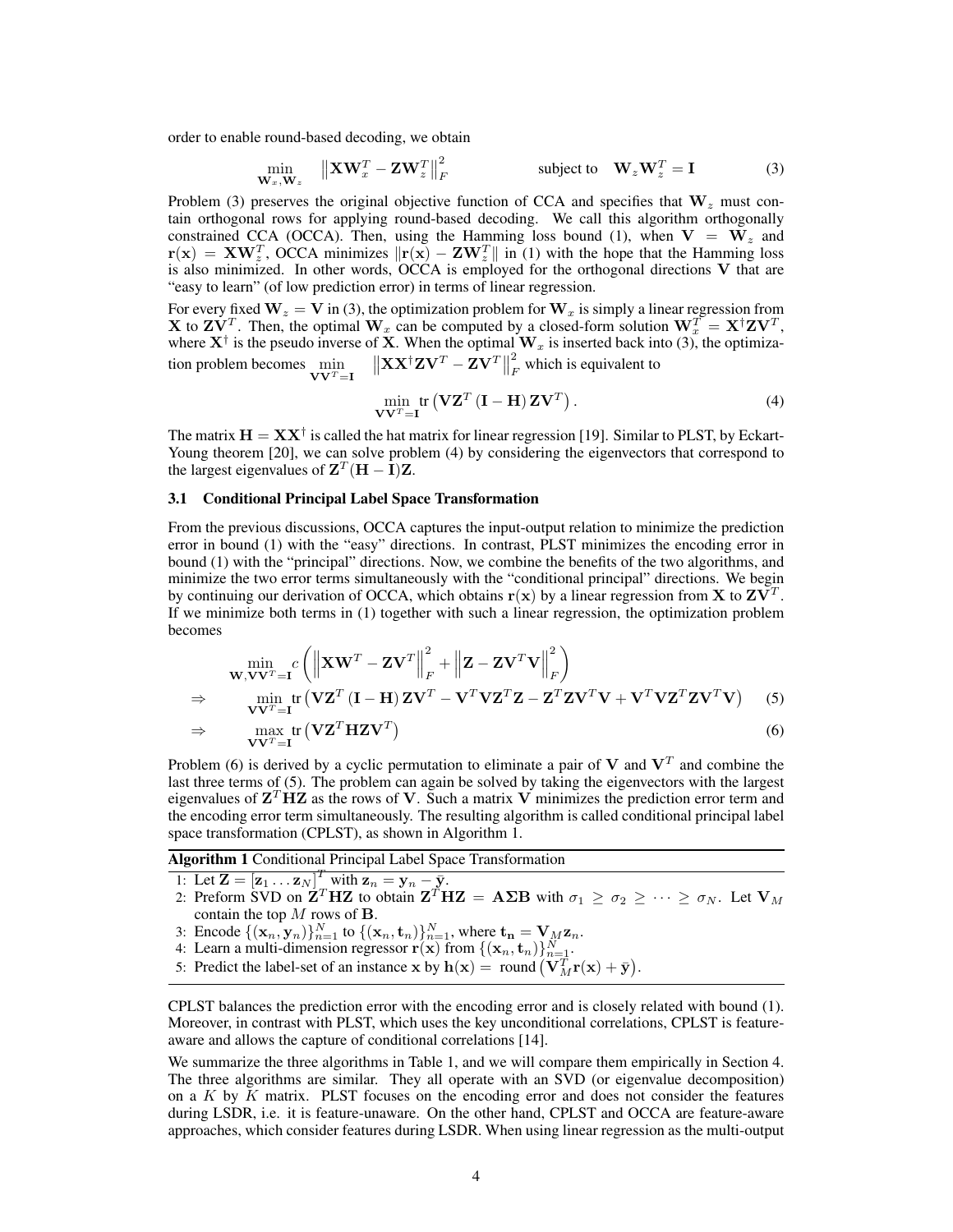Table 1: Summary of three LSDR algorithms

| <b>Algorithm</b> | Matrix for SVD                      | <b>LSDR</b>   | Relation to bound (1)                        |
|------------------|-------------------------------------|---------------|----------------------------------------------|
| <b>PLST</b>      | $Z^T Z$                             |               | feature-unaware minimizes the encoding error |
| <b>OCCA</b>      | ${\bf Z}^T({\bf H}-{\bf I}){\bf Z}$ | feature-aware | minimizes the prediction error               |
| <b>CPLST</b>     | ${\bf Z}^T{\bf H}{\bf Z}$           | feature-aware | minimizes both                               |

regressor, CPLST simultaneously minimizes the two terms in bound (1), while OCCA minimizes only one term of the bound.

In contrast to PLST, the two feature-aware approaches OCCA and CPLST must calculate the matrix  $H$  and are thus slower than PLST if the dimension  $d$  of the input space is large.

#### 3.2 Kernelization and Regularization

Kernelization—extending a linear model to a nonlinear one using the kernel trick [21]—and regularization are two important techniques in machine learning. The former expands the power of the linear models while the latter regularizes the complexity of the learning model. In this subsection, we show that kernelization and regularization can be applied to CPLST (and OCCA).

In Section 3.1, we derive CPLST by using linear regression as the underlying multi-output regression method. Next, we replace linear regression by its kernelized form with  $\ell_2$  regularization, kernel ridge regression [22], as the underlying regression algorithm. Kernel ridge regression considers a feature mapping  $\Phi : \mathcal{X} \to \mathcal{F}$  before performing regularized linear regression. According to  $\Phi$ , the kernel function  $k(x, x') = \Phi(x)^T \Phi(x')$  is defined as the inner product in the space F. When applying kernel ridge regression with a regularization parameter  $\lambda$  to map from **X** to **ZV**, if  $\Phi(\mathbf{x})$  can be explicitly computed, it is known that the closed-form solution is [22]

$$
\mathbf{W} = \mathbf{\Phi}^T \left( \lambda \mathbf{I} + \mathbf{\Phi} \mathbf{\Phi}^T \right)^{-1} \mathbf{Z} \mathbf{V}^T = \mathbf{\Phi}^T \left( \lambda \mathbf{I} + \mathbf{K} \right)^{-1} \mathbf{Z} \mathbf{V}^T, \tag{7}
$$

where  $\Phi$  is the matrix containing  $\Phi(\mathbf{x}_n)^T$  as rows, and K is the matrix with  $\mathbf{K}_{ij} = k(\mathbf{x}_i, \mathbf{x}_j) =$  $\Phi(\mathbf{x}_i)^T \Phi(\mathbf{x}_j)$ . That is,  $\mathbf{K} = \mathbf{\Phi} \mathbf{\Phi}^T$  and is called the kernel matrix of **X**.

Now, we derive kernel-CPLST by inserting the optimal W into the Hamming loss bound (1). When substituting (7) into minimizing the loss bound (1) with  $r(X) = \Phi W$  and letting  $Q = (\lambda I + K)^{-1}$ ,

$$
\min_{\mathbf{V}\mathbf{V}^T=\mathbf{I}} c \left( \left\| \mathbf{\Phi} \mathbf{\Phi}^T \mathbf{Q} \mathbf{Z} \mathbf{V}^T - \mathbf{Z} \mathbf{V}^T \right\|_F^2 + \left\| \mathbf{Z} - \mathbf{Z} \mathbf{V}^T \mathbf{V} \right\|_F^2 \right) \n\Rightarrow \min_{\mathbf{V}\mathbf{V}^T=\mathbf{I}} \left( \left\| \mathbf{K} \mathbf{Q} \mathbf{Z} \mathbf{V}^T - \mathbf{Z} \mathbf{V}^T \right\|_F^2 + \left\| \mathbf{Z} - \mathbf{Z} \mathbf{V}^T \mathbf{V} \right\|_F^2 \right) \n\Rightarrow \max_{\mathbf{V}\mathbf{V}^T=\mathbf{I}} tr \left( \mathbf{V} \mathbf{Z}^T \left( 2\mathbf{K} \mathbf{Q} - \mathbf{Q} \mathbf{K} \mathbf{K} \mathbf{Q} - \mathbf{I} \right) \mathbf{Z} \mathbf{V}^T \right) \tag{8}
$$

Notice that in equation (8), kernel-CPLST do not need to explicitly compute the matrix  $\Phi$  and only needs the kernel matrix  $\bf{K}$  (that can be computed through the kernel function k). Therefore, a high or even an infinite dimensional feature transform can be used to assist LSDR in kernel-CPLST through a suitable kernel function. Problem (8) can again be solved by considering the eigenvectors with the largest eigenvalues of  $Z^T$  (2KQ – QKKQ) Z as the rows of V.

#### 4 Experiment

In this section, we conduct experiments on eight real-world datasets, downloaded from Mulan [23], to validate the performance of CPLST and other LSDR approaches. Table 2 shows the number of labels of each dataset. Because kernel ridge regression itself, kernel-CPLST need to invert an  $N$  by  $N$ matrix, we can only afford to conduct a fair comparison using mid-sized datasets. In each run of the experiment, we randomly sample 80% of the dataset for training and reserve the rest for testing. All the results are reported with the mean and the standard error over 100 different random runs.

| Table 2: The number of labels of each dataset |                                         |     |  |  |  |  |  |  |
|-----------------------------------------------|-----------------------------------------|-----|--|--|--|--|--|--|
| <b>Dataset</b>                                | bib. cor. emo. enr. gen. med. sce. yea. |     |  |  |  |  |  |  |
| # Labels $(K)$ 159                            |                                         | 374 |  |  |  |  |  |  |

We take PLST, OCCA, CPLST, and kernel-CPLST in our comparison. We do not include Compressive Sensing [13] in the comparison because earlier work [24] has shown that the algorithm is more sophisticated while being inferior to PLST. We conducted some side experiments on CCA [6] for LSDR (see Subsection 2.2) and found that it is at best comparable to OCCA. Given the space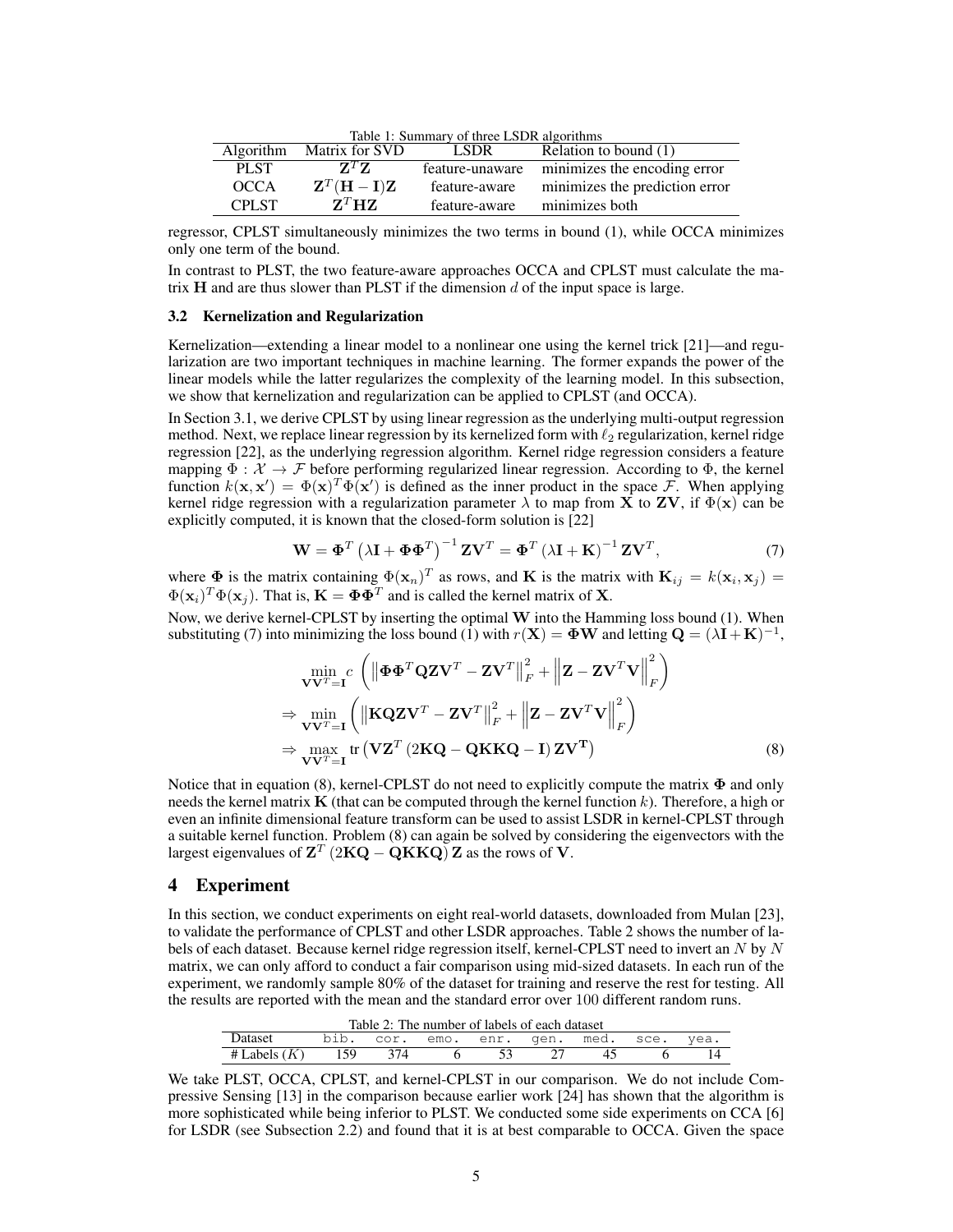

Figure 1: yeast: test results of LSDR algorithm when coupled with linear regression

constraints, we decide to only report the results on OCCA. In addition to those LSDR approaches, we also consider a simple baseline approach [24], partial binary relevance (PBR). PBR randomly selects  $M$  labels from the original label set during training and only learns those  $M$  binary classifiers for prediction. For the other labels, PBR directly predicts −1 without any training to match the sparsity assumption as exploited by Compressive Sensing [13].

#### 4.1 Label Space Dimension Reduction with Linear Regression

In this subsection, we couple PBR, OCCA, PLST and CPLST with linear regression. The yeast dataset reveals clear differences between the four LSDR approaches and is hence taken for presentation here, while similar differences have been observed on other datasets as well. Figure 1(a) shows the test Hamming loss with respect to the possible  $M$  (labels) used. It is clear that CPLST is better than the other three approaches. PLST can reach similar performance to CPLST only at a larger M. The other two algorithms, OCCA and PBR, are both significantly worse than CPLST.

To understand the cause of the different performance, we plot the (test) encoding error  $\mathbb{Z}$  −  $\mathbf{Z} \mathbf{V}^T \mathbf{V} \|_F^2$ , the prediction error  $\|\mathbf{X} \mathbf{W}^T - \mathbf{Z} \mathbf{V}^T \|_F^2$ , and the loss bound (1) in Figure 1. Figure 1(b) shows the encoding error on the test set, which matches the design of PLST. Regardless of the approaches used, the encoding error decreases to 0 when using all 14 dimensions because the  $\{v_m\}$ 's can span the whole label space. As expected, PLST achieves the lowest encoding error across every number of dimensions. CPLST partially minimizes the encoding error in its objective function, and hence also achieves a decent encoding error. On the other hand, OCCA is blind to and hence worst at the encoding error. In particular, its encoding error is even worse than that of the baseline PBR.

Figure 1(c) shows the prediction error  $\|\mathbf{X}\mathbf{W}^T - \mathbf{Z}\mathbf{V}^T\|_F^2$  on the test set, which matches the design of OCCA. First, OCCA indeed achieves the lowest prediction error across all number of dimensions. PLST, which is blind to the prediction error, reaches the highest prediction error, and is even worse than PBR. The results further reveal the trade-off between the encoding error and the prediction error: more efficient encoding of the label space are harder to predict. PLST takes the more efficient encoding to the extreme, and results in worse prediction error; OCCA, on the other hand, is better in terms of the prediction error, but leads to the least efficient encoding.

Figure 1(d) shows the scaled upper bound (1) of the Hamming loss, which equals the sum of the encoding error and the prediction error. CPLST is designed to knock down this bound, which explains its behavior in Figure 1(d) and echoes its superior performance in Figure 1(a). In fact, Figure 1(d) shows that the bound (1) is quite indicative of the performance differences in Figure 1(a). The results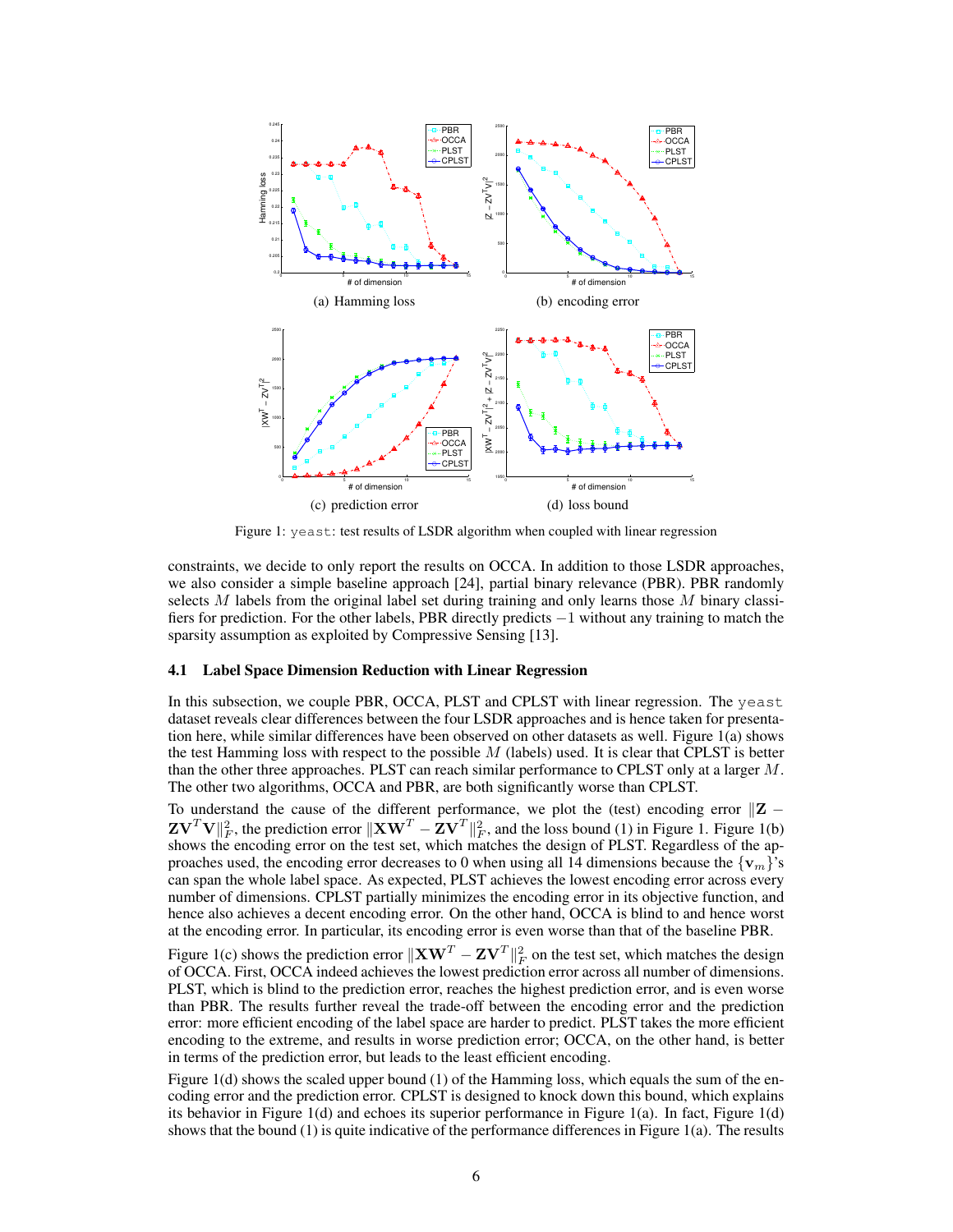|          | Table 5. Test Hallming loss of FLST and CFLST with initial regression |                     |                     |                     |                     |                     |  |
|----------|-----------------------------------------------------------------------|---------------------|---------------------|---------------------|---------------------|---------------------|--|
| Dataset  | Algorithm                                                             | $M=20\%K$           | 40%                 | 60%                 | $80\%$              | 100%                |  |
| bibtex   | <b>PLST</b>                                                           | $0.0129 \pm 0.0000$ | $0.0125 \pm 0.0000$ | $0.0124 + 0.0000$   | $0.0123 \pm 0.0000$ | $0.0123 \pm 0.0000$ |  |
|          | <b>CPLST</b>                                                          | $0.0127 \pm 0.0000$ | $0.0124 \pm 0.0000$ | $0.0123 \pm 0.0000$ | $0.0123 \pm 0.0000$ | $0.0123 \pm 0.0000$ |  |
| corel5k  | <b>PLST</b>                                                           | $0.0094 + 0.0000$   | $0.0094 + 0.0000$   | $0.0094 \pm 0.0000$ | $0.0094 \pm 0.0000$ | $0.0094 \pm 0.0000$ |  |
|          | <b>CPLST</b>                                                          | $0.0094 \pm 0.0000$ | $0.0094 \pm 0.0000$ | $0.0094 \pm 0.0000$ | $0.0094 \pm 0.0000$ | $0.0094 \pm 0.0000$ |  |
| emotions | <b>PLST</b>                                                           | $0.2207 + 0.0020$   | $0.2064 + 0.0023$   | $0.1982 + 0.0022$   | $0.2013 \pm 0.0020$ | $0.2040 \pm 0.0022$ |  |
|          | <b>CPLST</b>                                                          | $0.2189 \pm 0.0019$ | $0.2059 \pm 0.0022$ | $0.1990 \pm 0.0022$ | $0.2015 \pm 0.0021$ | $0.2040 \pm 0.0022$ |  |
| enron    | <b>PLST</b>                                                           | $0.0728 \pm 0.0004$ | $0.0860 + 0.0005$   | $0.0946 + 0.0006$   | $0.1006 + 0.0007$   | $0.1028 + 0.0007$   |  |
|          | <b>CPLST</b>                                                          | $0.0729 \pm 0.0004$ | $0.0864 \pm 0.0005$ | $0.0943 \pm 0.0006$ | $0.1006 \pm 0.0007$ | $0.1028 \pm 0.0007$ |  |
| qenbase  | <b>PLST</b>                                                           | $0.0169 + 0.0004$   | $0.0040 + 0.0002$   | $0.0012 + 0.0001$   | $0.0009 + 0.0001$   | $0.0007 \pm 0.0001$ |  |
|          | <b>CPLST</b>                                                          | $0.0168 \pm 0.0004$ | $0.0041 \pm 0.0002$ | $0.0012 \pm 0.0001$ | $0.0008 \pm 0.0001$ | $0.0007 \pm 0.0001$ |  |
| medical  | <b>PLST</b>                                                           | $0.0346 \pm 0.0004$ | $0.0407 \pm 0.0005$ | $0.0472 + 0.0005$   | $0.0490 \pm 0.0005$ | $0.0497 \pm 0.0006$ |  |
|          | <b>CPLST</b>                                                          | $0.0346 \pm 0.0004$ | $0.0406 \pm 0.0005$ | $0.0471 \pm 0.0005$ | $0.0490 \pm 0.0005$ | $0.0497 \pm 0.0006$ |  |
| scene    | PLST                                                                  | $0.1809 + 0.0004$   | $0.1718 + 0.0006$   | $0.1566 + 0.0007$   | $0.1321 + 0.0008$   | $0.1106 \pm 0.0008$ |  |
|          | <b>CPLST</b>                                                          | $0.1744 \pm 0.0004$ | $0.1532 \pm 0.0005$ | $0.1349 \pm 0.0005$ | $0.1209 \pm 0.0007$ | $0.1106 \pm 0.0008$ |  |
| yeast    | <b>PLST</b>                                                           | $0.2150 \pm 0.0008$ | $0.2052 \pm 0.0009$ | $0.2033 \pm 0.0009$ | $0.2020 \pm 0.0009$ | $0.2022 \pm 0.0009$ |  |
|          | <b>CPLST</b>                                                          | $0.2069 \pm 0.0008$ | $0.2041 \pm 0.0009$ | $0.2024 \pm 0.0009$ | $0.2020 \pm 0.0009$ | $0.2022 \pm 0.0009$ |  |
|          |                                                                       | .                   |                     |                     | .                   |                     |  |

Table 3: Test Hamming loss of PLST and CPLST with linear regression

(those within one standard error of the lower one are in bold)

Table 4: Test Hamming loss of LSDR algorithm with M5P

| Dataset  | Algorithm    | $M=20\%K$            | 40%                  | 60%                  | 80%                  | $100\%$              |
|----------|--------------|----------------------|----------------------|----------------------|----------------------|----------------------|
| bibtex   | <b>PLST</b>  | $0.0130 \pm 0.0001$  | $0.0128 \pm 0.0001*$ | $0.0128 \pm 0.0001$  | $0.0127 \pm 0.0001*$ | $0.0127 \pm 0.0001*$ |
|          | <b>CPLST</b> | $0.0129 \pm 0.0001*$ | $0.0128 \pm 0.0001*$ | $0.0127 \pm 0.0001*$ | $0.0127 \pm 0.0001*$ | $0.0127 \pm 0.0001*$ |
| corel5k  | <b>PLST</b>  | $0.0094 \pm 0.0000*$ | $0.0094 + 0.0000*$   | $0.0094 + 0.0000*$   | $0.0094 \pm 0.0000*$ | $0.0094 \pm 0.0000*$ |
|          | <b>CPLST</b> | $0.0094 \pm 0.0000*$ | $0.0094 \pm 0.0000*$ | $0.0094 \pm 0.0000*$ | $0.0094 \pm 0.0000*$ | $0.0094 \pm 0.0000*$ |
| emotions | <b>PLST</b>  | $0.2213 \pm 0.0030$  | $0.2109 + 0.0030$    | $0.2039 + 0.0029$    | $0.2051 + 0.0029$    | $0.2063 \pm 0.0030$  |
|          | <b>CPLST</b> | $0.2209 \pm 0.0031*$ | $0.2085 + 0.0032*$   | $0.2004 + 0.0031*$   | $0.2020 \pm 0.0031*$ | $0.2046 \pm 0.0031*$ |
| enron    | <b>PLST</b>  | $0.0490 \pm 0.0002$  | $0.0488 \pm 0.0002*$ | $0.0489 \pm 0.0002*$ | $0.0490 + 0.0002*$   | $0.0490 \pm 0.0002*$ |
|          | <b>CPLST</b> | $0.0489 \pm 0.0003*$ | $0.0489 \pm 0.0003$  | $0.0490 \pm 0.0003$  | $0.0490 \pm 0.0003*$ | $0.0490 \pm 0.0003*$ |
| qenbase  | <b>PLST</b>  | $0.0215 + 0.0004*$   | $0.0202 + 0.0004*$   | $0.0195 + 0.0003*$   | $0.0194 + 0.0003*$   | $0.0194 \pm 0.0003*$ |
|          | <b>CPLST</b> | $0.0215 \pm 0.0004*$ | $0.0202 \pm 0.0004*$ | $0.0195 \pm 0.0003*$ | $0.0195 \pm 0.0003$  | $0.0195 \pm 0.0003$  |
| medical  | <b>PLST</b>  | $0.0127 \pm 0.0002$  | $0.0099 + 0.0002*$   | $0.0097 + 0.0002$    | $0.0097 + 0.0002$    | $0.0097 + 0.0002$    |
|          | <b>CPLST</b> | $0.0126 \pm 0.0002*$ | $0.0099 \pm 0.0002*$ | $0.0096 \pm 0.0002*$ | $0.0096 \pm 0.0002*$ | $0.0096 \pm 0.0002*$ |
| scene    | <b>PLST</b>  | $0.1802 \pm 0.0005$  | $0.1688 \pm 0.0007$  | $0.1540 \pm 0.0008$  | $0.1396 \pm 0.0011$  | $0.1281 \pm 0.0008$  |
|          | <b>CPLST</b> | $0.1674 \pm 0.0005$  | $0.1538 \pm 0.0006*$ | $0.1428 \pm 0.0007*$ | $0.1289 \pm 0.0007*$ | $0.1268 \pm 0.0008*$ |
| yeast    | <b>PLST</b>  | $0.2162 \pm 0.0008$  | $0.2082 \pm 0.0009$  | $0.2071 \pm 0.0009$  | $0.2064 \pm 0.0009*$ | $0.2067 \pm 0.0009$  |
|          | <b>CPLST</b> | $0.2083 \pm 0.0009*$ | $0.2064 \pm 0.0009*$ | $0.2063 \pm 0.0009*$ | $0.2064 \pm 0.0009*$ | $0.2066 \pm 0.0009*$ |

(those with the lowest mean are marked with \*; those within one standard error of the lowest one are in bold)

demonstrate that CPLST explores the trade-off between the encoding error and the prediction error in an optimal manner to reach the best performance for label space dimension reduction.

The results of PBR and OCCA are consistently inferior to PLST and CPLST across most of the datasets in our experiments [25] and are not reported here because of space constraints. The test Hamming loss achieved by PLST and CPLST on other datasets with different percentage of used labels are reported in Table 3. In most datasets, CPLST is at least as effective as PLST; in bibtex, scene and yeast, CPLST performs significantly better than PLST.

Note that in the medical and enron datasets, both PLST and CPLST overfit when using many dimensions. That is, the performance of both algorithms would be better when using fewer dimensions (than the full binary relevance, which is provably equivalent to either PLST or CPLST with  $M = K$  when using linear regression). These results demonstrate that LSDR approaches, like their feature space dimension reduction counterparts, can potentially help resolve the issue of overfitting.

#### 4.2 Coupling Label Space Dimension Reduction with the M5P Decision Tree

CPLST is designed by assuming a specific regression method. Next, we demonstrate that the inputoutput relationship captured by CPLST is not restricted for coupling with linear regression, but can be effective for other regression methods in the learning stage (step 4 of Algorithm 1). We do so by coupling the LSDR approaches with the M5P decision tree [26]. M5P decision tree is a nonlinear regression method. We take the implementation from WEKA [27] for M5P with the default parameter setting.

The experimental results are shown in Table 4. The relations between PLST and CPLST when coupled with M5P are similar to the ones when coupled with linear regression. In particular, in the yeast, scene, and emotions, CPLST outperforms PLST. The results demonstrate that the captured input-output relation is also effective for regression methods other than linear regression.

### 4.3 Label Space Dimension Reduction with Kernel Ridge Regression

In this subsection, we conduct experiments for demonstrating the performance of kernelization and regularization. For kernel-CPLST, we use the Gaussian kernel  $k(\mathbf{x}_i, \mathbf{x}_j) = \exp(-\gamma ||\mathbf{x}_i - \mathbf{x}_j||^2)$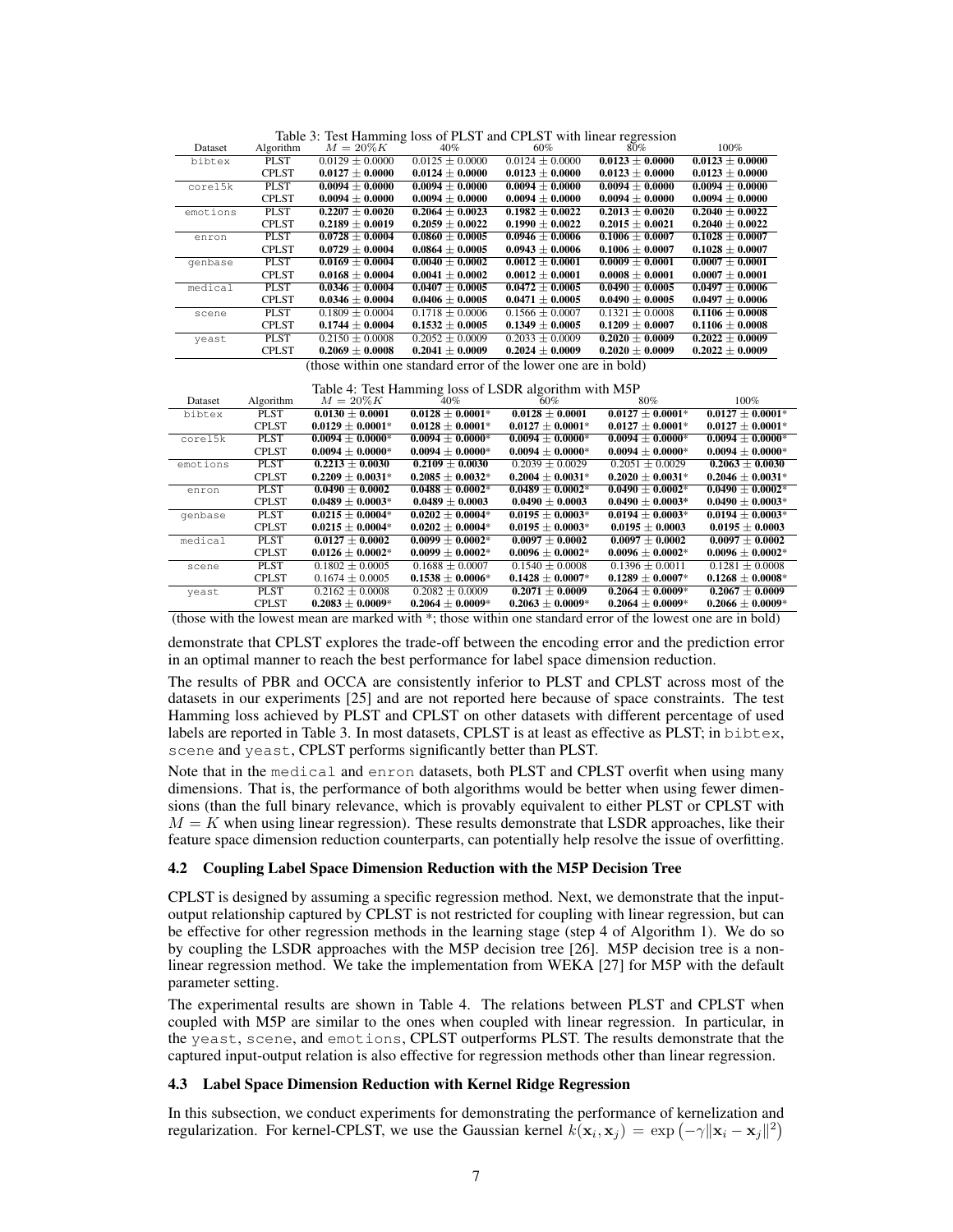|          |              | Table 5: Test Hamming loss of LSDR algorithm with kernel ridge regression |                     |                     |                     |                     |
|----------|--------------|---------------------------------------------------------------------------|---------------------|---------------------|---------------------|---------------------|
| Dataset  | Algorithm    | $M=20\%$ K                                                                | $40\%$              | 60%                 | $80\%$              | 100%                |
| bibtex   | PLST         | $0.0151 + 0.0000$                                                         | $0.0151 + 0.0000$   | $0.0151 + 0.0000$   | $0.0151 + 0.0000$   | $0.0151 \pm 0.0000$ |
|          | kernel-CPLST | $0.0127 \pm 0.0000$                                                       | $0.0123 \pm 0.0000$ | $0.0121 \pm 0.0000$ | $0.0120 \pm 0.0000$ | $0.0120 \pm 0.0000$ |
| corel5k  | <b>PLST</b>  | $0.0094 \pm 0.0000$                                                       | $0.0094 \pm 0.0000$ | $0.0094 + 0.0000$   | $0.0094 \pm 0.0000$ | $0.0094 \pm 0.0000$ |
|          | kernel-CPLST | $0.0092 \pm 0.0000$                                                       | $0.0092 \pm 0.0000$ | $0.0092 \pm 0.0000$ | $0.0092 \pm 0.0000$ | $0.0092 \pm 0.0000$ |
| emotions | <b>PLST</b>  | $0.2218 \pm 0.0020$                                                       | $0.2074 + 0.0023$   | $0.1983 + 0.0026$   | $0.2000 + 0.0025$   | $0.2002 \pm 0.0025$ |
|          | kernel-CPLST | $0.2231 \pm 0.0020$                                                       | $0.2071 \pm 0.0024$ | $0.1981 \pm 0.0025$ | $0.1973 \pm 0.0027$ | $0.1988 \pm 0.0027$ |
| enron    | <b>PLST</b>  | $0.0460 + 0.0002$                                                         | $0.0462 + 0.0002$   | $0.0466 + 0.0002$   | $0.0468 \pm 0.0002$ | $0.0469 \pm 0.0002$ |
|          | kernel-CPLST | $0.0453 \pm 0.0002$                                                       | $0.0454 \pm 0.0002$ | $0.0455 \pm 0.0002$ | $0.0455 \pm 0.0002$ | $0.0456 \pm 0.0002$ |
| qenbase  | <b>PLST</b>  | $0.0169 \pm 0.0004$                                                       | $0.0039 \pm 0.0002$ | $0.0014 \pm 0.0001$ | $0.0010 \pm 0.0001$ | $0.0008 \pm 0.0001$ |
|          | kernel-CPLST | $0.0170 \pm 0.0004$                                                       | $0.0040 \pm 0.0002$ | $0.0013 \pm 0.0001$ | $0.0009 \pm 0.0001$ | $0.0008 \pm 0.0001$ |
| medical  | PLST         | $0.0136 + 0.0002$                                                         | $0.0106 + 0.0002$   | $0.0103 + 0.0002$   | $0.0102 + 0.0002$   | $0.0102 + 0.0002$   |
|          | kernel-CPLST | $0.0131 \pm 0.0002$                                                       | $0.0098 \pm 0.0002$ | $0.0096 \pm 0.0002$ | $0.0096 \pm 0.0002$ | $0.0096 \pm 0.0002$ |
| scene    | PLST         | $0.1713 + 0.0004$                                                         | $0.1468 + 0.0006$   | $0.1173 + 0.0008$   | $0.0932 + 0.0011$   | $0.0731 \pm 0.0007$ |
|          | kernel-CPLST | $0.1733 \pm 0.0004$                                                       | $0.1470 \pm 0.0006$ | $0.1179 \pm 0.0007$ | $0.0905 \pm 0.0007$ | $0.0717 \pm 0.0007$ |
| yeast    | PLST         | $0.2030 + 0.0008$                                                         | $0.1913 + 0.0009$   | $0.1892 + 0.0009$   | $0.1882 + 0.0009$   | $0.1881 \pm 0.0009$ |
|          | kernel-CPLST | $0.2018 \pm 0.0008$                                                       | $0.1904 \pm 0.0009$ | $0.1875 \pm 0.0009$ | $0.1869 \pm 0.0009$ | $0.1868 \pm 0.0009$ |

Table 5: Test Hamming loss of LSDR algorithm with kernel ridge regression

(those within one standard error of the lower one are in bold)

during LSDR and take kernel ridge regression with the same kernel and the same regularization parameter as the underlying multi-output regression method. We also couple PLST with kernel ridge regression for a fair comparison. We select the Gaussian kernel parameter  $\gamma$  and the regularization parameter  $\lambda$  with a grid search on  $(\log_2 \lambda, \log_2 \gamma)$  using a 5-fold cross validation using the sum of the Hamming loss across all dimensions. The details of the grid search can be found in the Master's Thesis of the first author [25].

When coupled with kernel ridge regression, the comparison between PLST and kernel-CPLST in terms of the Hamming loss is shown in Table 5. kernel-CPLST performs well for LSDR and outperforms the feature-unaware PLST in most cases. In particular, in five out of the eight datasets, kernel-CPLST is significantly better than PLST regardless of the number of dimensions used. In addition, in the medical and enron datasets, the overfitting problem is eliminated with regularization (and parameter selection), and hence kernel-CPLST not only performs better than PLST with kernel ridge regression, but also is better than the (unregularized) linear regression results in Table 3.

From the previous comparison between CPLST and PLST, CPLST is at least as good as, and usually better than, PLST. The difference between CPLST and PLST is small but consistent, and does suggest that CPLST is a better choice for label-space dimension reduction. The results provide practical insights on the two types of label correlation [14]: unconditional correlation (feature-unaware) and conditional correlation (feature-aware). The unconditional correlation, exploited by PLST and other LSDR algorithms, readily leads to promising performance in practice. On the other hand, there is room for some (albeit small) improvements when exploiting the conditional correlation properly like CPLST.

## 5 Conclusion

In this paper, we studied feature-aware label space dimension reduction (LSDR) approaches, which utilize the feature information during LSDR and can be viewed as the counterpart of supervised feature space dimension reduction. We proposed a novel feature-aware LSDR algorithm, conditional principal label space transformation (CPLST) which utilizes the key conditional correlations for dimension reduction. CPLST enjoys the theoretical guarantee in balancing between the prediction error and the encoding error in minimizing the Hamming loss bound. In addition, we extended CPLST to a kernelized version for capturing more sophisticated relations between features and labels. We conducted experiments for comparing CPLST and its kernelized version with other LSDR approaches. The experimental results demonstrated that CPLST is the best among the LSDR approaches when coupled with linear regression or kernel ridge regression. In particular, CPLST is consistently better than its feature-unaware precursor, PLST. Moreover, the input-output relation captured by CPLST can be utilized by regression method other than linear regression.

## Acknowledgments

We thank the anonymous reviewers of the conference and members of the Computational Learning Laboratory at National Taiwan University for valuable suggestions. This work is partially supported by National Science Council of Taiwan via the grant NSC 101-2628-E-002-029-MY2.